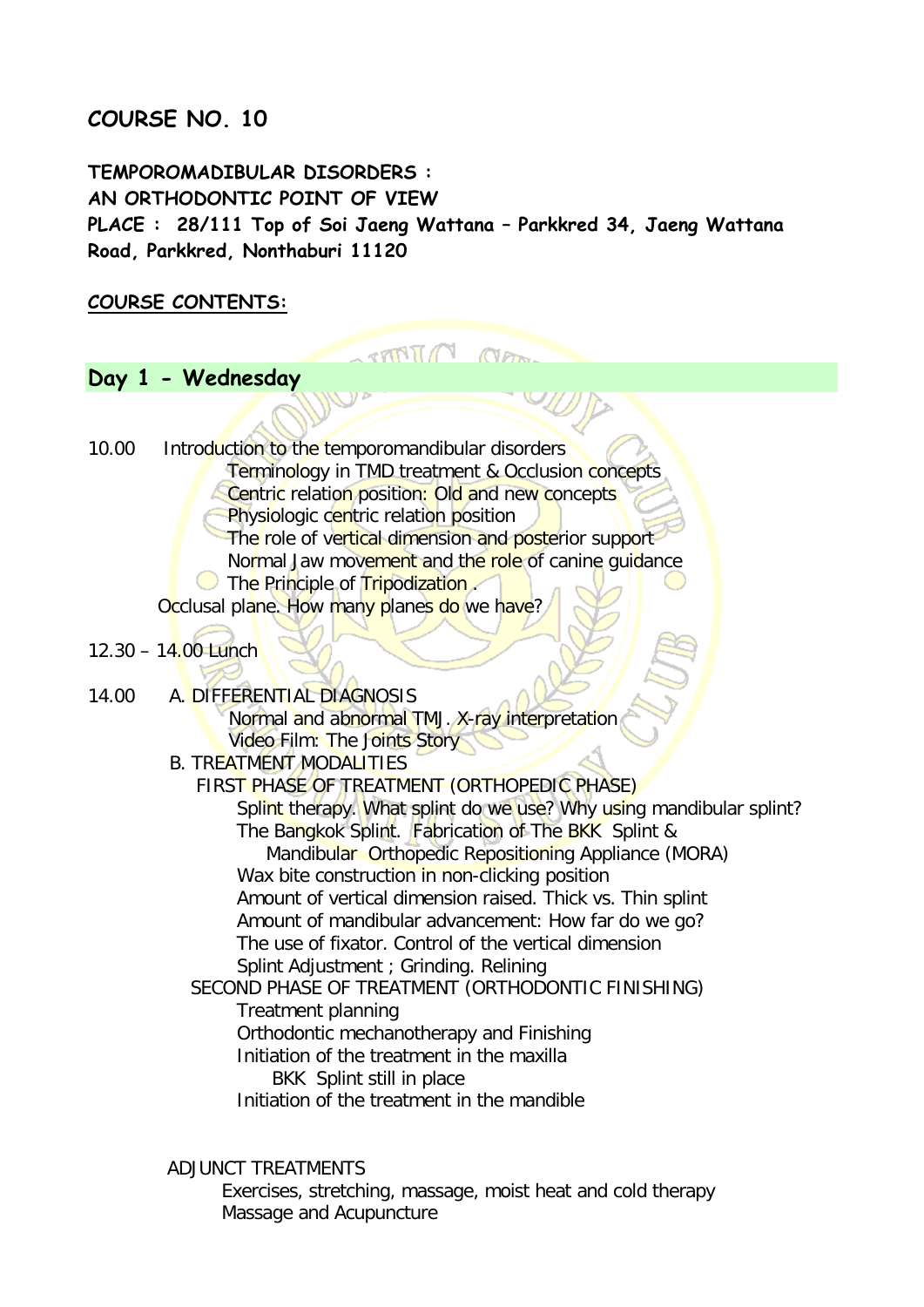Loading in the joint in Symmetrical/Asymmetrical Extraction vs. Non extraction therapy and its relationship to TMD Iatrogenic effects of dental and orthodontic treatment Iatrogenic effects of medical and surgical treatment Blow, accident, whiplash injuries and TMD Condylar fracture and the new concept of treatment GET READY WITH THE TYPODONT

#### 17.30 Class finish

### **Day 2 - Thursday**

#### 09.45 **CLINICAL EXAMINATION**

TMD signs and symptoms Abnormal sounds: Clicking & Crepitus Pain and Muscle Spasm Deviation. Limitation of mouth opening. Locking Deep-bite and TMD. Loss of molars and vertical dimension concept Long Class II elastics and the Bite plate. Optimal overbite and over jet Arch wire sequence in TMD cases

12.30 –14.00 Lunch

14.00 Wire bending exercise: Torque control in the anterior segment 0.016 x 0.016 SS or 0.016 x 0.022 TMA Intermediate arch wire Get more Torque control with intrusion step 0.016 x 0.022 or 0.017 x 0.022 SS and tie-back loops with posterior torque for max. 2nd molars Open bite and TMD - Molar fulcrum concept Long Class III elastics High pull headgear vs. High pull chin cap Surgical case and TMD

17.30 Class finish

# **Day 3 - Friday**

09.45 DEMONSTRATION The use of semi-adjustable SAM articulator Face bow transfer Wire Bending Exercise The control of the maxillary 2nd molars